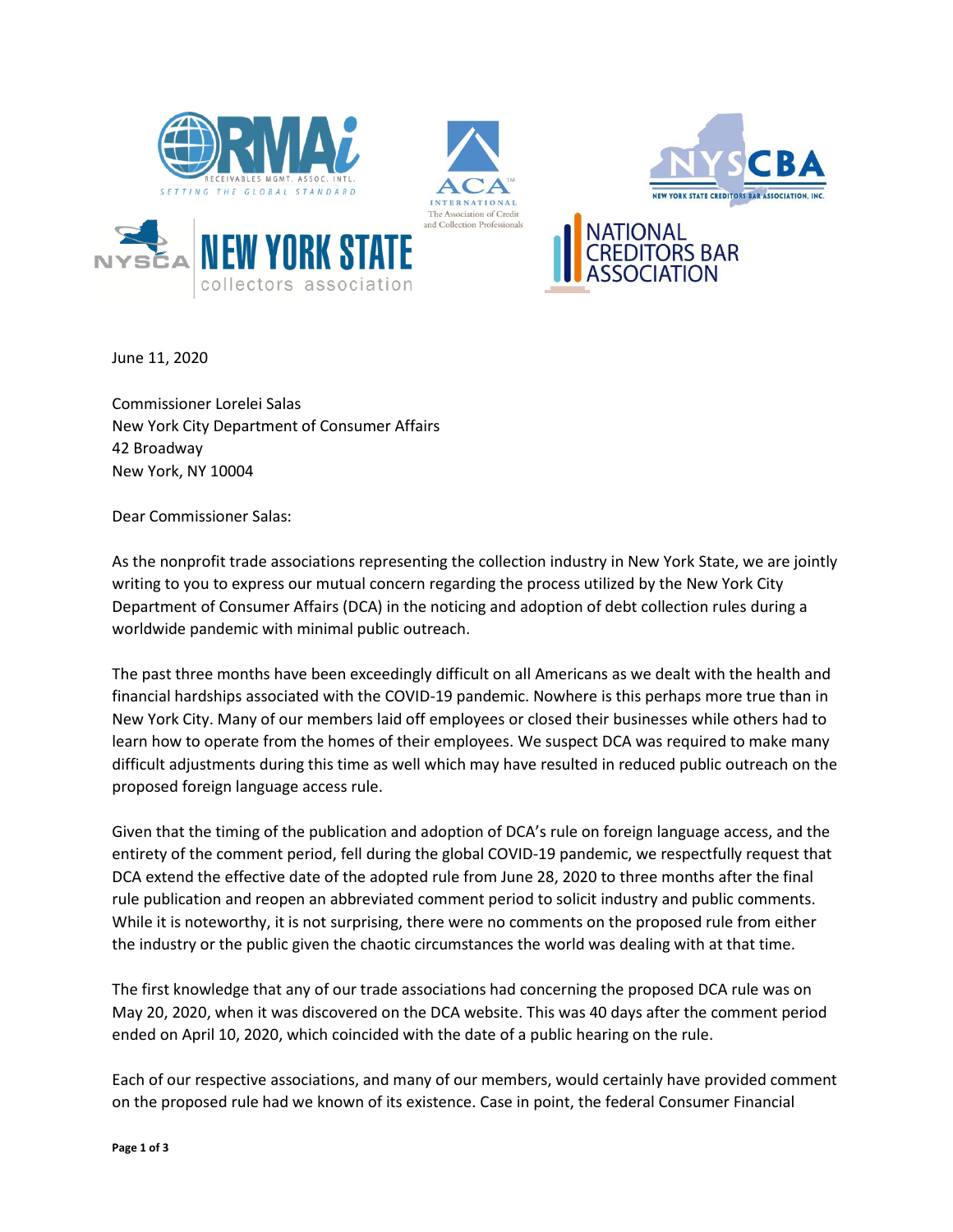Protection Bureau (CFPB) received more than 50 responses that addressed foreign language requirements in the proposed Debt Collection Practices Rule (Regulation F) issued by the CFPB on May 6, 2019 (Docket No. CFPB-2019-0022/RIN 3170-AA41).

Given that this rule is not urgent in nature and that other proposed DCA rules during the same time period were extended because of the pandemic, we feel an extension is a reasonable request given the circumstances taking place at the time of its adoption. An additional three months would provide adequate time to work on potential modifications as well as obtain written DCA clarifications so that this rule can be operationalized by our respective memberships. While we list some of our concerns needing clarification below, we note that if we were able to respond in April, our paramount concern would be the length of time our member businesses would need for system upgrades and employee training. The adopted rule has a number of operational challenges that need to be addressed before it takes effect. Simply stated, businesses that are just returning from three months away are not realistically able to operationalize these requirements in 17 days.

We appreciate our collegial and collaborative relationship with DCA and look forward to continuing this dialogue in an expedited manner given the impending implementation date. In no particular order, here are some of the concerns we have identified that require clarification:

- 1. Can English be inferred to be a consumer's preferred language if the debt collector is able to have a conversation in English and the consumer is responding in English? There are already numerous notice requirements under state and federal laws and regulations and having to ask a question with an obvious answer based on the real time conversation taking place would not only be awkward but could potentially violate other state and federal notice requirements.
- 2. For purposes of §2-193(b)(5), if the consumer has more than one language preference, which one should be recorded?
- 3. For purposes of §2-193(5), if the consumer responds to the debt collector's request for their language preference in a language the debt collector does not speak, and the debt collector therefore cannot understand the answer, is that sufficient to make the debt collector "unaware" of the consumer's language preference? If not, how would a debt collector be able to record the language preference?
- 4. Will the debt collector's completed annual report referenced in §2-193(c)(3) be made public on the Department's website, or is it only a downloadable form that the debt collector can use to create its annual report that will be "made publicly available" upon request?
- 5. For purposes of §5-77(d)(18), what standard will be used to determine whether a translation is "false, inaccurate, or partial"?
- 6. Does the requirement in §5-77(d)(18) only apply to translations of communications that originally were made in English, or does it apply when communicating with the consumer in a language other than English in the first instance?